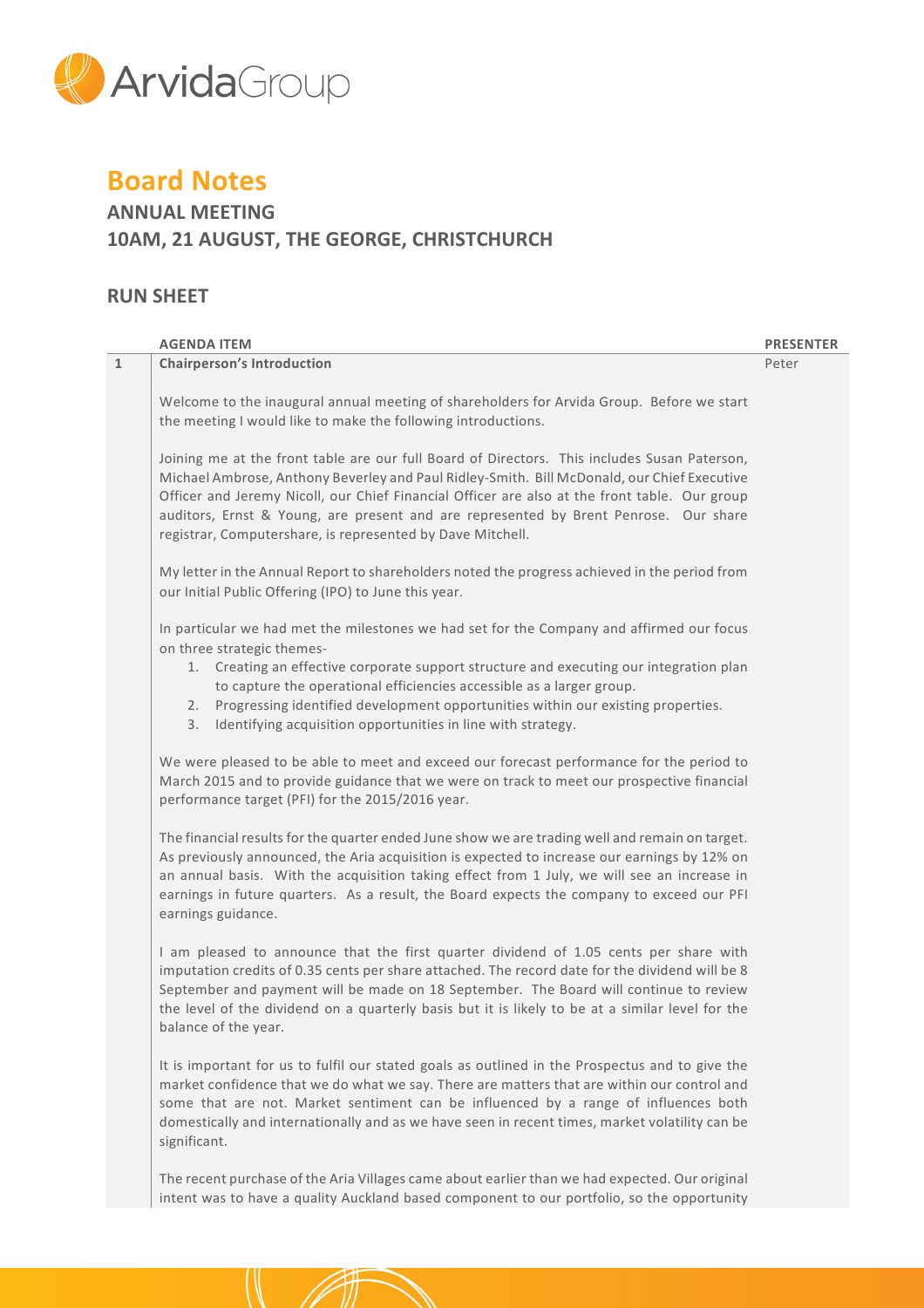was one we wished to take up. We were very pleased to be able to fund the transaction with both institutional and existing shareholder support and do so with an earnings accretive outcome.

The goals of successful integration, getting the support structure in place and operating well, capturing the valuable local culture of villages and identifying areas for efficiencies and care enhancements are our primary focus and we are delighted with reported progress to date. Bill McDonald will talk more about this in his address.

We have also assessed and progressed the opportunities for development of our villages through refurbishment and "brownfields" development. We are confident the scope for development is in line with our initial assessments and we anticipate good progress in this regard from early 2016.

Thoughtful and positive care of the elderly and recognition for delivering a quality standard of care and accommodation is an absolute commitment for Arvida and our success in delivering to that commitment will be positive for shareholders.

You are being asked to support the appointment of Susan Paterson Michael Ambrose and Paul Ridley-Smith to the Arvida Board. I am delighted that both Susan and Paul joined our Board earlier this year and their contribution has already been valuable. The mix of skills and experience on the Board is well balanced in my view and I strongly urge you support the ratification of Susan and Paul's appointment and to reappoint Michael.

I will now ask Bill McDonald to address you after which Bill and I will be pleased to answer your questions.

Bill

## **2 Chief Executive Officer's Review**

Since our listing in December, Arvida has emerged as a leading provider of aged care services in New Zealand with a national footprint and clearly unique and valuable points of difference. After the IPO our focus was the development of a strong, long term team to operate and grow the business. I am pleased to report that we now have a well-functioning operational structure across the business.

Developing Arvida's Support Centre structure has been a fundamental part of this plan and it forms the platform underpinning the future growth of our business. A lean central core allows us to remain responsive when implementing our strategies. I am pleased to say that we are in the final stages of building this structure which is proving to be a very strong, energetic and cohesive team.

We have made considerable progress on our integration plan to date across all areas of the business. Some of these initiatives include:

- Consolidating the individual villages into a cohesive operational business
- Standardisation of financial reporting and the accounting system
- Review and update of disclosure statements across the businesses
- Centralisation of settlement processes across the group
- Assessment of clinical and other risks for the business and initiation of mitigation strategies
- Developing benchmarking for key clinical indicators
- Creation of accounting hubs with the view to removing non-core activities at village level
- Updated group branding, unique village profiles including marketing collateral, advertising and a new group website
- New agreements completed or under negotiation with key suppliers across the group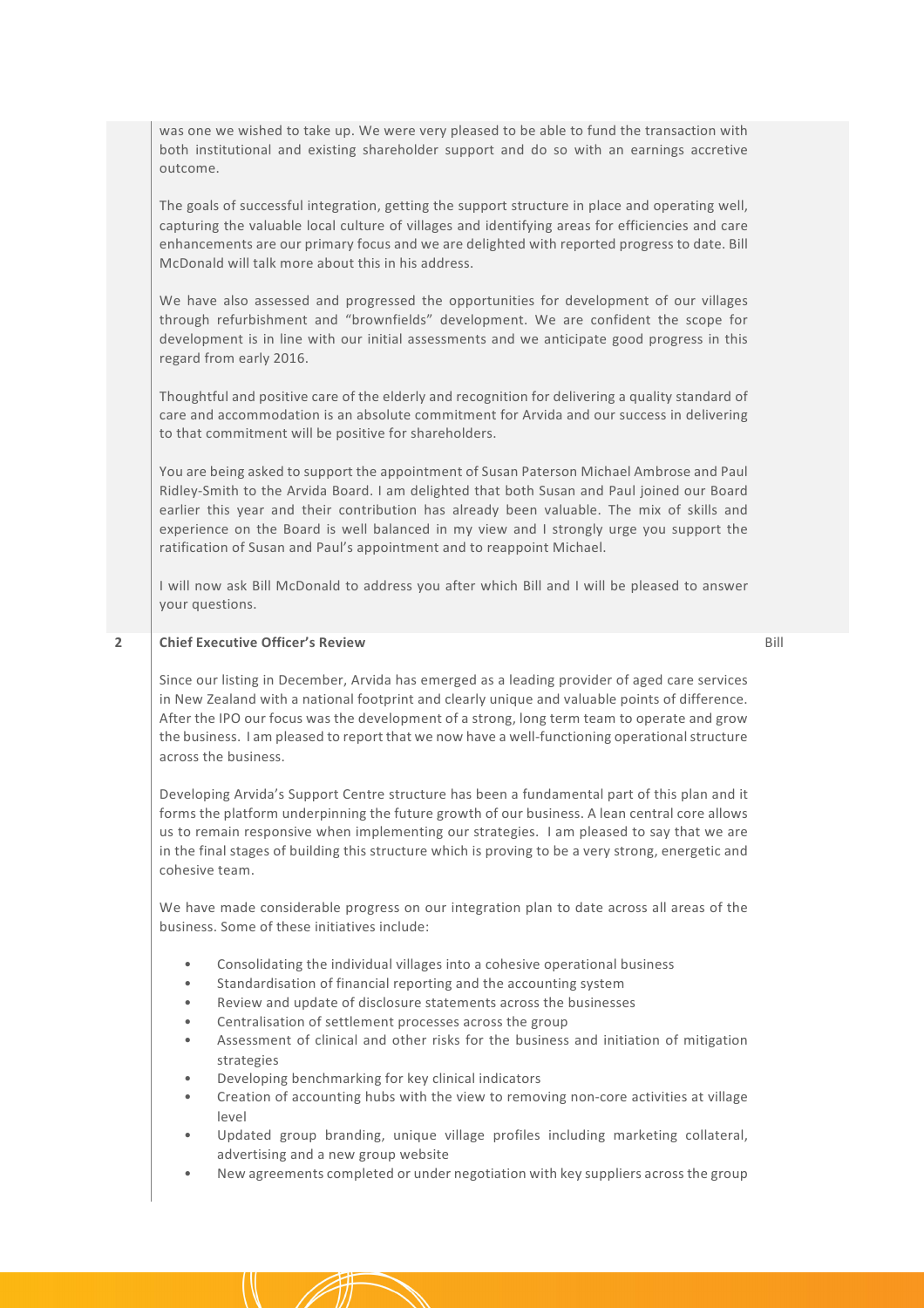Apart from these operational initiatives, the transformational creation of a positive underlying culture across the organisation is key to our longer time success. This is really about our values as a business which define the way we operate and interact with our residents. I am very pleased with the enthusiasm of the greater team in embracing what we are building. Our values revolve around:

- Individual wellbeing
- Engagement in Life
- Fairness
- Authentic, genuine and real experience for our residents

With these values locked into the organisation, we have a vision to be true leaders and innovators in the New Zealand retirement and aged care industry. In line with our values and by taking a more holistic view of residents care and wellbeing, we aim to turn our customers and their families into our greatest advocates, pro-actively selling our business into their local communities.

To this end, we are investing in individualised wellness programmes for our residents and actively seeking opportunities to engage in the local communities and with families and friends, while continually adding village based programs, creating rich and dynamic communities. We are pursuing this goal with a genuine intent to improve the lives of our residents.

With our resident wellbeing focus and several other initiatives aligned with our values, we are developing a valuable and unique selling proposition that will form the basis of our core product going forward.

I am pleased to report a net profit after tax of \$3.1 million for the year ended 31 March 2015, which was ahead of a forecast loss of \$2.3 million. Underlying Profit was in line with forecast at \$4.0 million which resulted in our first dividend payment being also in line with forecast. The balance sheet of the company remains strong, with just over \$300 million invested in land, buildings and equipment and a small debt component.

Integration of our facilities is quite rightly still our core focus, allowing us to invest in scalable and flexible business processes supported by IT systems, and in-house resources to facilitate growth via development and acquisition.

It also enables us to establish robust systems and processes to manage the business' operational risks, including those that relate to aged care compliance, health and safety and improvements in operating efficiencies.

The next stage of procurement synergies and integration of centralised support functions will include standardised certification and policy documentation, payroll, time in attendance tools and others to more effectively utilise people and resources.

We are also looking to standardise our contract terms and other customer facing documentation to align with our values and put us in a position of strength in relation to our competitors.

Creating an internal development delivery capability is central to our business. We consider capturing and preserving knowledge gained from our development activity in-house to be tremendously value accretive to the business over time. We are pleased with the progress of the team in regard to our development pipeline.

At the end of March this year we had completed the development of 5 villas at Park Lane Retirement Village in Christchurch with an additional 3 villas being completed since year end. A new master plan for Park Lane has been created with the intention of building an additional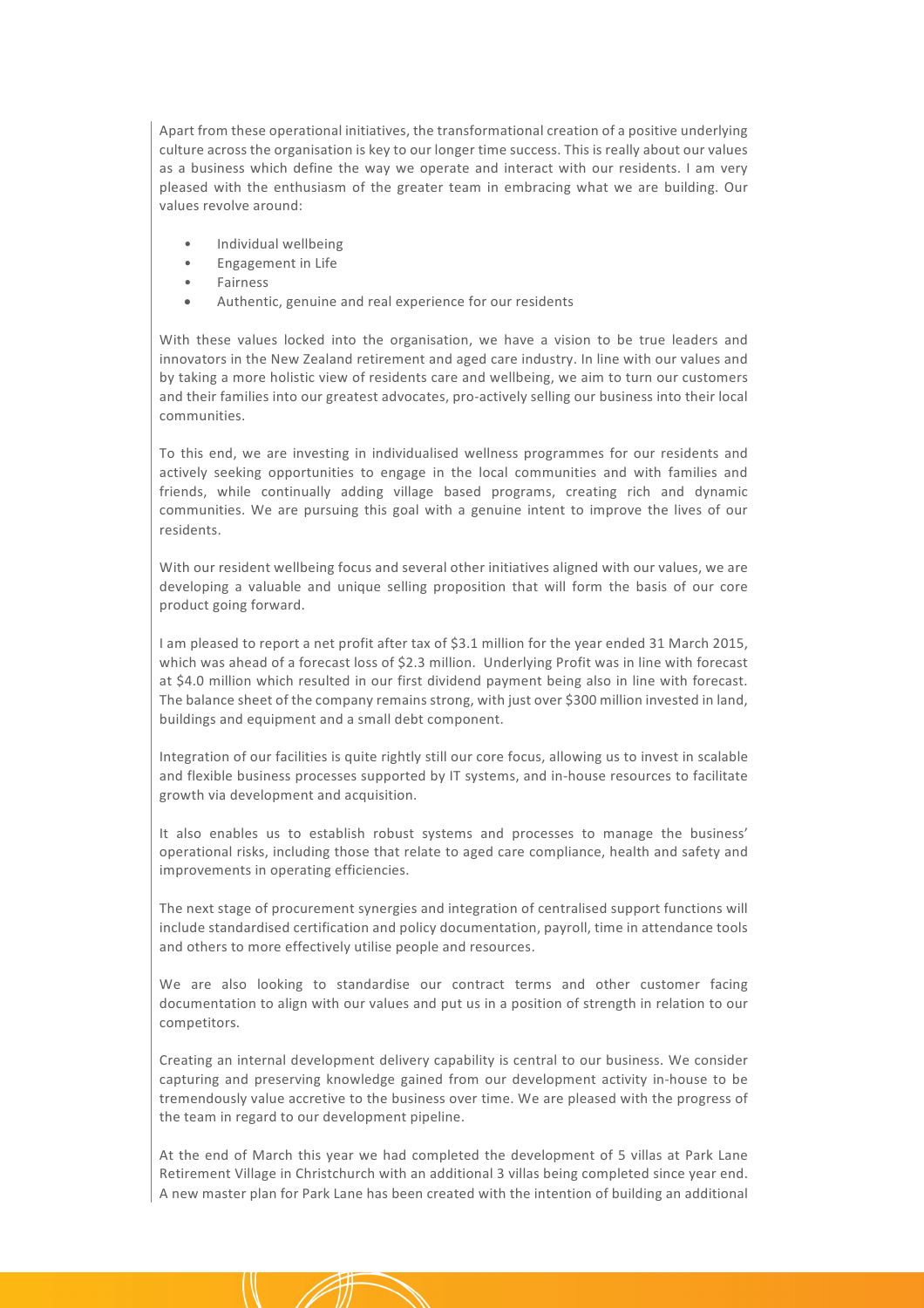78 independent living apartments plus some outwardly facing common and community facilities.

We have obtained resource consent to build an additional 10 independent living apartments at Glenbrae in the Bay of Plenty. Work has now commenced with delivery targeted in this financial year. Contemporaneously a refurbishment of the care facilities is being undertaken by the care facility landlord with the addition of ensuites to care rooms.

We have recently finished refurbishment of three existing apartments for re-sale at Rhodes on Cashmere with two now sold. In addition, the resource consent application for an additional 31 independent living apartments and 47 care beds at Rhodes on Cashmere is to be lodged next week.

Investment decision approval of the Park Lane and Rhodes on Cashmere developments is pending final planning, feasibility and analysis. Current assumptions anticipate actual development activity commencing in the 4th quarter of this financial year.

Also in Christchurch, we are about to commence refurbishment work at St Allisa rest home. This is progressing in conjunction with minor earthquake remediation work. Planning for insurance remediation work at St Albans and Wendover is also progressing.

Development planning of 20 new villas on vacant land at Oakwoods Village in Nelson is progressing quickly and we are also planning 23 new apartments at our Aria Bay site with lodgement of resource consent in September.

This means we have eight brownfield development opportunities at various stages of planning and construction, representing a roll out of over 200 new units or beds over the next 2-3 years. These works all build our internal development capacity, enabling us to look towards greenfield opportunities as they arise in the future.

Apart from brownfield development, growth through acquisition formed part of the strategy which we took to market, which we demonstrated through the Aria transaction in June. As our Chairman Peter said, we did not expect to transact at this early stage but great properties in excellent Auckland locations represented a very compelling need to act. The result is a significant and demonstrable earnings improvement to shareholders, a better geographic balance to the portfolio and greater economies of scale for the group. Through our now 21 village portfolio, we have 1,240 care based beds and nearly 900 apartments and villas. We are very pleased to bring the Aria teams on board.

By embracing a "yes we can" attitude and pursuing a genuine desire to create better outcomes for both our residents and our business, we will uncover new opportunities and improved ways of operating. We intend leading the market in the provision of a truly customer focused model delivering genuinely positive outcomes to our residents and closer alignment of our products and services to the oncoming baby boomer demographic. To Arvida this translates to great business outcomes through improved market reputation and high demand for our products and services.

I would like to take this opportunity to thank our village staff and greater team for their ongoing contribution to the success of the business and support for the Arvida vision.

## **2.1 Questions**

Peter

Thank you Bill. I will now open the meeting for questions about the Company's performance generally. Other issues can be addressed as General Business later in the meeting. I would like to remind you that only Shareholders, proxy holders or Shareholder company representatives have a right to speak.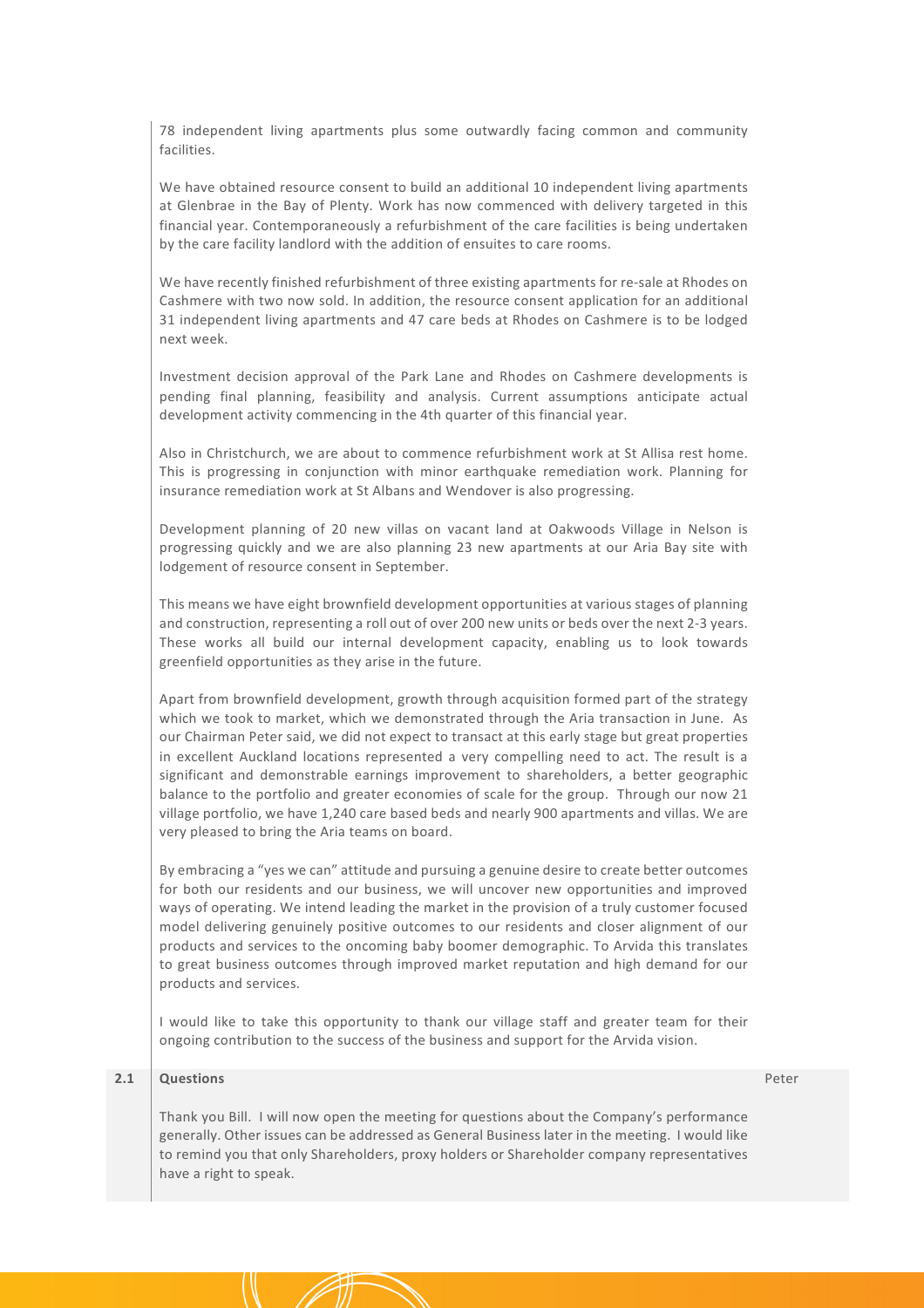In addressing the Chair with questions would you please state your name and advise whether you are a Shareholder, a proxy holder or a Shareholder company representative.

Do I have any questions from the floor?

#### **3 Resolutions**

Peter

We will now consider the formal resolutions for the Meeting.

The resolutions for consideration today may only be voted on by Shareholders, either in person or by proxy, and proxy holders and Shareholder company representatives present.

I have been provided with a record of the valid proxies received. Proxies have been received in respect of 89,633,626 shares.

There are 273,245,400 shares on issue.

Voting on all resolutions will be by poll. On a poll, each person voting at the meeting and each Shareholder who has cast a vote by proxy, has one vote for each share held. We will consider each Resolution in turn and vote on that Resolution after any discussion.

To vote, you should tick the relevant box on your voting form in respect of the resolution being voted on. If you did not bring your voting form with you, you should have been given a voting form at the registration desk on arrival. If you are a proxy holder and the shareholder has given directions as to voting on every resolution, you will not have been issued with voting papers. If you have been overlooked, please let one of the Computershare representatives know immediately.

On completion of the voting, your forms will be collected. When all voting forms have been collected, they will be taken to be counted by Computershare.

If you are both a Shareholder and a proxy holder or Shareholder company representative, please complete a separate voting paper for yourself and each other Shareholder you represent. All resolutions will be voted on in the form proposed in the Notice of Meeting given to Shareholders. Each of the resolutions is taken as having been moved and no seconder is required. The resolutions will be binding on the Board and Company if passed.

I will now read the resolutions. On the screen will be an update of the votes already received for each resolution.

| 3.1 | <b>Resolution One - Re-election of Director</b>                                                                                                                                            | Peter   |
|-----|--------------------------------------------------------------------------------------------------------------------------------------------------------------------------------------------|---------|
|     | That Michael George Ambrose, who retires by election, and being eligible, offers himself for<br>re-election as a director of Arvida. Please refer to explanatory note 1 within the Notice. |         |
|     | I will now ask Michael to say a few words about his background.                                                                                                                            |         |
|     | [Michael to speak]                                                                                                                                                                         | Michael |
|     | The Board unanimously supports the re-election of Michael Ambrose.                                                                                                                         | Peter   |
|     | Is there any discussion required on the resolution?                                                                                                                                        |         |
|     | Voting on the resolution will be by poll. Please tick the relevant box on your voting form.                                                                                                |         |
|     | [Pause for people to complete voting papers]                                                                                                                                               |         |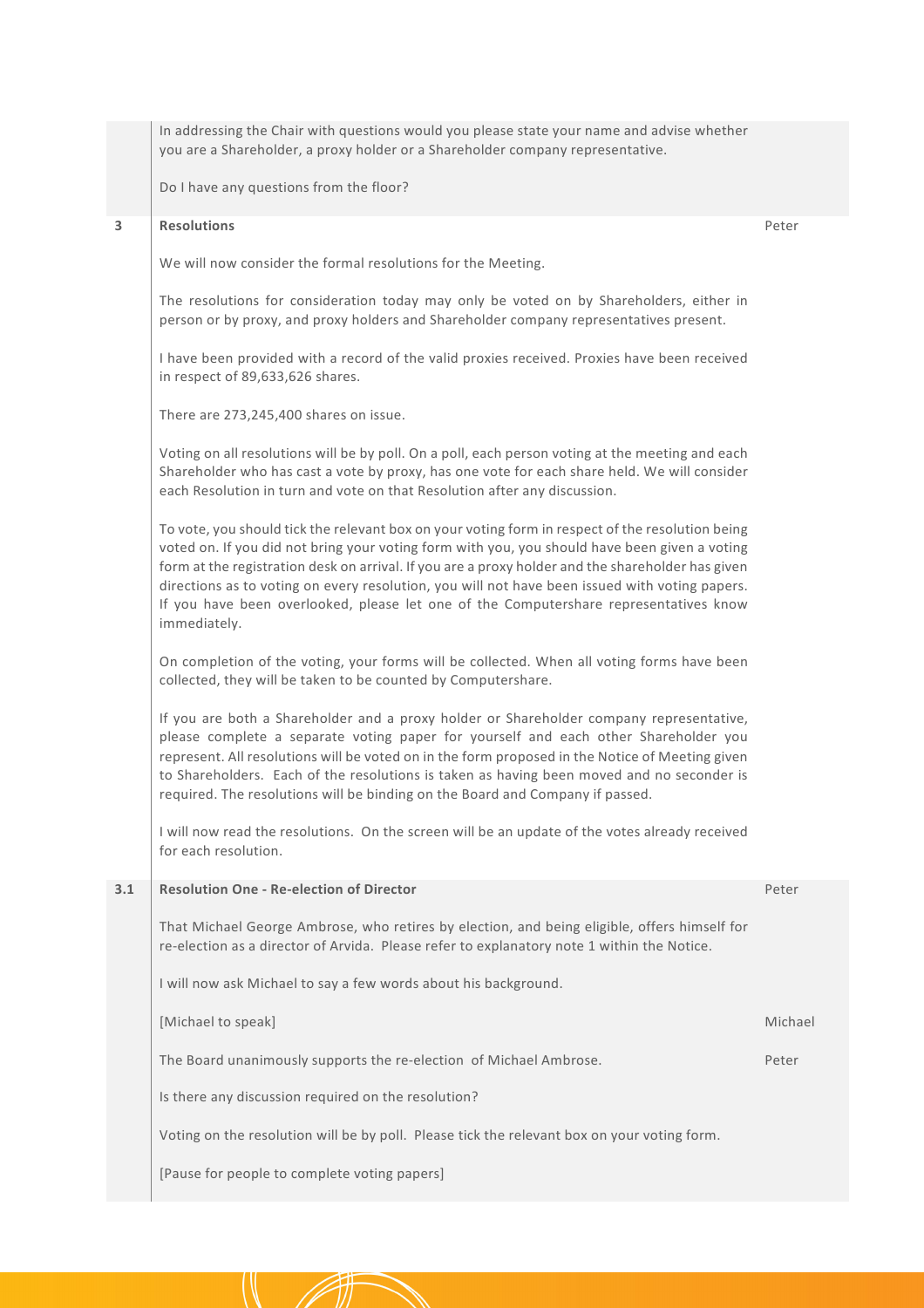| 3.2 | <b>Resolution Two - Election of Director</b>                                                                                                                                                                                             | Peter |
|-----|------------------------------------------------------------------------------------------------------------------------------------------------------------------------------------------------------------------------------------------|-------|
|     | That Susan Marie Paterson, who was appointed by the board during the year, retires by<br>rotation, and being eligible, offers herself for election as a director of Arvida. Please refer to<br>explanatory note 2 within the Notice.     |       |
|     | I will now ask Susan to say a few words about her background.                                                                                                                                                                            |       |
|     | [Susan to speak]                                                                                                                                                                                                                         | Susan |
|     | The Board unanimously supports the election of Susan Paterson                                                                                                                                                                            | Peter |
|     | Is there any discussion required on the resolution?                                                                                                                                                                                      |       |
|     | Voting on the resolution will be by poll. Please tick the relevant box on your voting form.                                                                                                                                              |       |
|     | [Pause for people to complete voting papers]                                                                                                                                                                                             |       |
| 3.3 | <b>Resolution Three - Election of Director</b>                                                                                                                                                                                           | Peter |
|     | That Paul Morton Ridley-Smith, who was appointed by the board during the year, retires by<br>rotation, and being eligible, offers himself for election as a director of Arvida. Please refer to<br>explanatory note 3 within the Notice. |       |
|     | I will now ask Paul to say a few words about his background.                                                                                                                                                                             |       |
|     | [Paul to speak]                                                                                                                                                                                                                          | Paul  |
|     | The Board unanimously supports the election of Paul Ridley-Smith.                                                                                                                                                                        | Peter |
|     | Is there any discussion required on the resolution?                                                                                                                                                                                      |       |
|     | Voting on the resolution will be by poll. Please tick the relevant box on your voting form.                                                                                                                                              |       |
|     | [Pause for people to complete voting papers]                                                                                                                                                                                             |       |
| 3.4 | Resolution Four - Ratify shares issued pursuant to the acquisition of Aria Gardens Limited Peter<br>and Epsom Brown Holdings Limited                                                                                                     |       |

That the following share issues are ratified, confirmed and approved for the purposes of NZX Main Board Listing Rule 7.3.5(c). Please refer to explanatory note 4 within the Notice. The shares issues to be ratified are 35,714,286 shares issued on 30 June 2015 at 84 cents each to the participants in the placement; and 6,727,968 shares issued on 3 July 2015 at 89 cents each to the vendors of Aria Gardens Limited and Epsom Brown Holdings Limited under the respective sale and purchase agreements.

The Board unanimously recommends that shareholders vote in favour of the ratification of the shares. Arvida's IPO investment statement described Arvida's strategy to acquire further facilities, and potentially to fund those by share issues. The Board supports the resolution to ratify the Shares Issued as it provides Arvida flexibility over the balance of the twelve month period.

At the date of this notice, Arvida has 273,245,400 shares on issue. It could issue a further 12,206,826 shares under the "20% rule" without shareholder approval. Approval of the resolution would restore the permitted share issue to 54,649,080 shares, although there is no imminent intention to do so. If the resolution is not passed Arvida's ability to issue shares